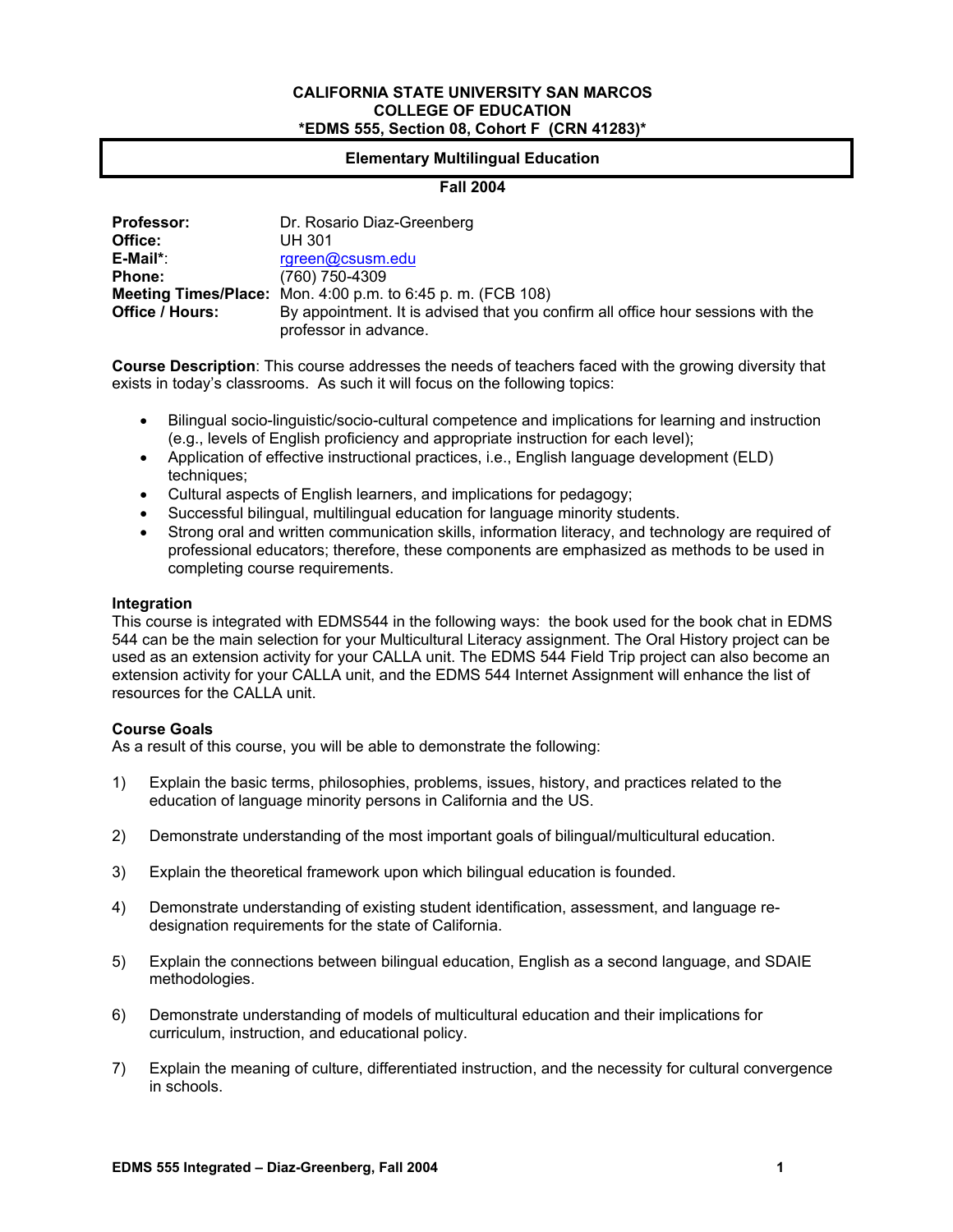8) Use transformative education and Service Learning techniques to develop an understanding of each individual student, create a more just and humane learning environment, and help students in their growth and development as human beings.

### **Required Texts**

Walter, T. (1996). *Amazing English*. USA: Addison Wesley.

Course Reader - available at CopyServe, 754 S. Rancho Santa Fe Road, San Marcos Phone: 599-9923 (price forthcoming)

**NOTE:** All texts/readings MUST be brought to each appropriate class session.

### **Recommended Texts**

Chamot, A. & O'Malley, J. (1994). *The CALLA Handbook: Implementing the Cognitive Academic Language Learning Approach.* Menlo Park, CA: Addison-Wesley Publishing.A: Allyn and Bacon

Echeverria, J., Vogt, M. , and Short, D. (2004) *Making Content Comprehensible for English Language Learners: The SIOP Mode*l, 2nd Edition , Boston, MA : Allyn and Bacon

*Additional readings from previously purchased, Successful Inclusive Teaching by Joyce Choate and handouts provided by the instructor will be required.* 

### **Professionalism/Dispositions** (*see rubric*)

Because this course is part of an accredited program that leads to professional certification, students are expected to demonstrate behavior consistent with a professional career. In particular students must:

- 1. Attend all class meetings. More than one absence will lower your grade in the following manner: the final grade will drop by one-third letter for every absence. The College of Education Attendance Policy (stated on page 7) will be followed. Serious illness or other emergencies will be evaluated on a case by case basis. If you will miss a class session*,* please notify the instructor in writing (email) as soon as possible.
- 2. Arrive on time just as you would at a school site. Late arrivals to and early departures from class **will alter the final grade**.
- 3. Prepare carefully for class. Be ready to discuss readings and assignments thoughtfully. All voices are valued in our classroom community. Please be sure we get to hear your thoughts on the topics we cover.
- 4. Complete all assignments on time. Late assignments will receive a 20% reduction in points for each day late. Occasionally a student may be asked to revise an assignment. If so, the revised work must be submitted no later than one week after it was returned and may not be eligible for full credit. If you are absent when an assignment is due, you may submit the work via email (except for Physical Model) so that it is not counted late. Receipt of the assignment will be returned by the instructor (please request return receipt from your toolbar)
- 5. Interact professionally and collaborate responsibly with your colleagues. Teacher education is a professional preparation program and students will be expected to adhere to standards of dependability, academic honesty and writing achievement.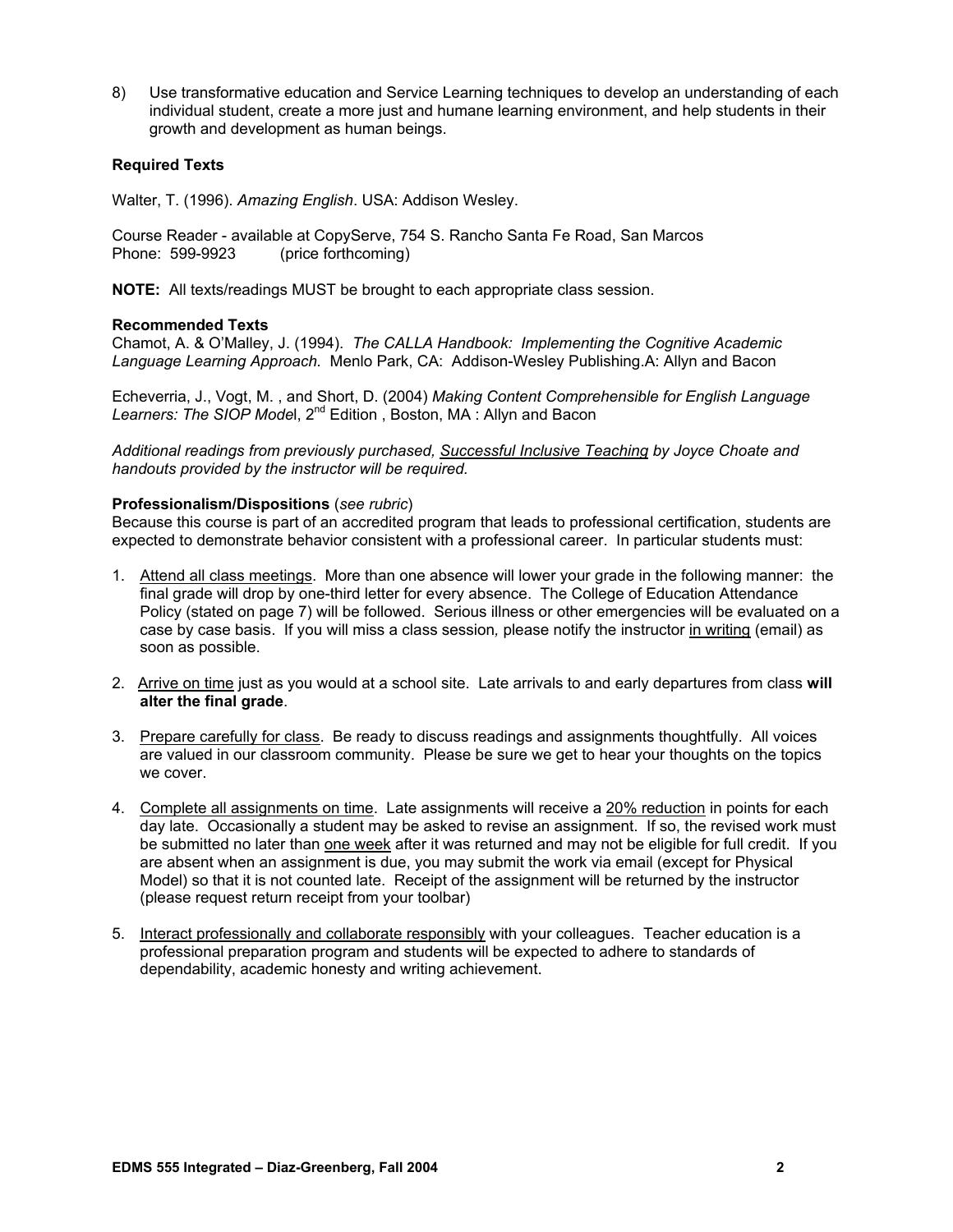| <b>Professionalism/Dispositions Rubric</b> |                                                                                                                                                                                                                                                                                                                                                              |                                                                                                                                                                                                                                                                 |                                                                                                                                                                                                                                          |              |  |
|--------------------------------------------|--------------------------------------------------------------------------------------------------------------------------------------------------------------------------------------------------------------------------------------------------------------------------------------------------------------------------------------------------------------|-----------------------------------------------------------------------------------------------------------------------------------------------------------------------------------------------------------------------------------------------------------------|------------------------------------------------------------------------------------------------------------------------------------------------------------------------------------------------------------------------------------------|--------------|--|
|                                            | <b>Excellent 4</b>                                                                                                                                                                                                                                                                                                                                           | <b>Acceptable 3</b>                                                                                                                                                                                                                                             | Unacceptable 1-2                                                                                                                                                                                                                         | <b>Score</b> |  |
| Attitude                                   | Consistently displays<br>a positive attitude.<br>May offer<br>constructive criticism<br>and include<br>alternatives that<br>show initiative.                                                                                                                                                                                                                 | Displays a positive<br>attitude. May offer<br>constructive criticism and<br>include alternatives that<br>show initiative.                                                                                                                                       | Seldom has a positive<br>attitude. Often is<br>critical. Does not offer<br>alternative solutions to<br>criticism.                                                                                                                        |              |  |
| Participation                              | Attends every class,<br>always on time and<br>well prepared, never<br>leaves early. Gives<br>closest attention to<br>class activities and<br>speakers.                                                                                                                                                                                                       | Attends every class, on<br>time and prepared,<br>never leaves early.<br>Gives most attention to<br>class activities and<br>speakers.                                                                                                                            | Is not always ready<br>when class time begins.<br>Doesn't give full<br>attention in class;<br>sometimes talks when<br>others are speaking.                                                                                               |              |  |
| Professionalism                            | Consistently<br>behaves, talks and<br>works in a<br>professional manner,<br>regardless of<br>task/topic.                                                                                                                                                                                                                                                     | Most of the time,<br>behaves, talks and works<br>in a professional manner,<br>regardless of task or<br>topic.                                                                                                                                                   | Seldom behaves, talks,<br>and works in a<br>professional manner,<br>regardless of task or<br>topic.                                                                                                                                      |              |  |
| Collaboration                              | Consistently listens<br>to, shares with, and<br>supports the efforts<br>of others. Tries to<br>keep people working<br>well together.                                                                                                                                                                                                                         | Most of the time listens<br>to, shares with, and<br>supports the efforts of<br>others, but sometimes is<br>not a good team<br>member.                                                                                                                           | Rarely listens to, shares<br>with, or supports the<br>efforts of others. Is<br>often not a good team<br>lmember.                                                                                                                         |              |  |
| Contributions                              | Consistently provides<br>useful ideas; always<br>stays focused on the<br>task. Exhibits a lot of<br>effort and valuable<br>contributions.                                                                                                                                                                                                                    | Most of the time provides<br>useful ideas; stays<br>focused most of the time.<br>A satisfactory group<br>member who does what<br>is required.                                                                                                                   | Rarely provides useful<br>ideas; not always<br>focused. Reluctant to<br>participate. Lets other<br>take charge.                                                                                                                          |              |  |
| <b>Disposition</b><br>toward teaching      | Consistently<br>demonstrates<br>concern in learning to<br>teach all children.<br>Always demonstrates<br>strong commitment<br>toward developing<br>(a) an understanding<br>of children, (b)<br>teaching strategies,<br>and (c) knowledge of<br>the CA Standards for<br>the Teaching<br>Profession (CSTP)<br>and Teacher<br>Performance<br>Expectations (TPE). | Most of the time<br>demonstrates concern in<br>learning to teach all<br>children. Often<br>demonstrates<br>commitment toward<br>developing (a) an<br>understanding of<br>children, (b) teaching<br>strategies, and (c)<br>knowledge of the CSTP's<br>and TPE's. | Rarely shows concern<br>in learning to teach all<br>children. Rarely<br>demonstrates<br>commitment toward<br>developing (a) an<br>understanding of<br>children, (b) teaching<br>strategies, and (c)<br>knowledge of CSTP's<br>and TPE's. |              |  |
| Leadership                                 | Shows strength<br>through leadership in<br>different class<br>activities                                                                                                                                                                                                                                                                                     | <b>Effectively participates</b><br>and contributes, but<br>rarely shows leadership<br>qualities.                                                                                                                                                                | Does not show<br>leadership in any area<br>of class.                                                                                                                                                                                     |              |  |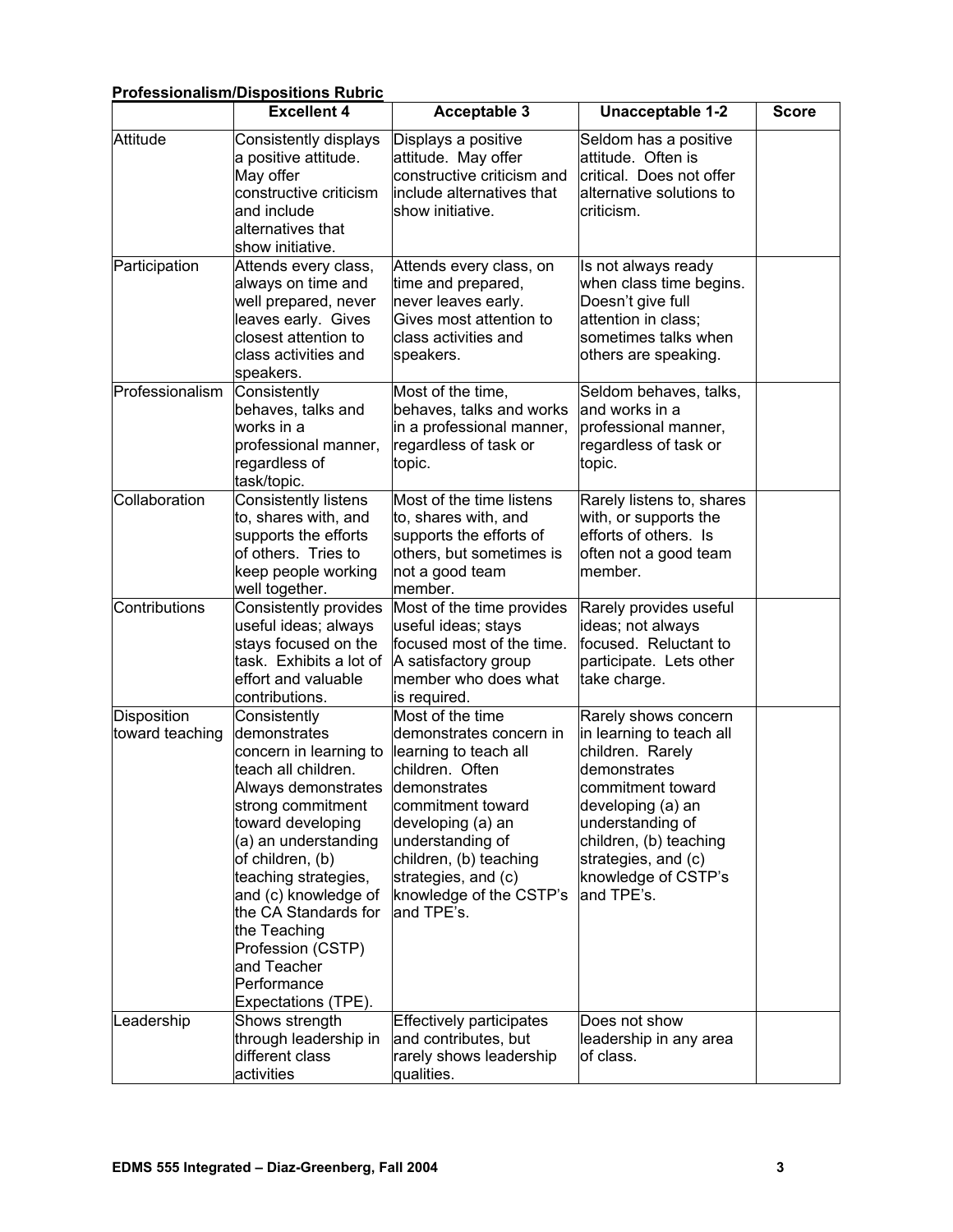### **California Commission on Teacher Credentialing**

### **Standards Alignment:**

The course objectives, assignment, and assessments have been aligned with the CTC standards for the Multiple Subjects Credential. Please be sure to incorporate artifacts from this class into your final comprehensive portfolio. The following standards are addressed in this class:

Primary Standards

- 3: Relationships Between Theory and Practice
- Pedagogical Thought and Reflective Practice
- 5: Equity, Diversity, and Access to the Core Curriculum
- 7.a.b:Preparation to Teach Reading-Language Arts
- 8: Pedagogical Preparation for Subject-Specific Content Instruction
- 11.c**:** Preparation to use Educational Ideas and Research
- 13:Preparation to Teach English Learners

Secondary Standards

- 6: Opportunities to Learn and Reflect on Teaching in all Subject Areas
- 7: Preparation to Teach Reading-Language Arts
- 9: Using Computer-Based Technology in the Classroom
- 10: Preparation for Learning to Create a Supportive, Healthy Environment for Student Learning
- 11: Preparation to Use Educational Ideas and Research
- 12: Professional Perspectives Toward Student Learning and the Teaching Profession
- 13: Preparation to Teach English Learners
- 14: Preparation to Teach Special Populations in General Education Classrooms

### **Teacher Performance Expectation (TPE) Competencies:**

This course is designed to help teachers seeking the Multiple Subjects Credential to develop the skills, knowledge, and attitudes necessary to assist schools and districts in implementing effective programs for all students. The successful candidate will be able to merge theory and practice in order to realize a comprehensive and extensive educational program for all students. The following TPE's are addressed in this course:

Primary Emphasis:

- TPE 1a: Subject Specific pedagogical Skills for a MS Teaching Assignment
- TPE 2: Monitoring Student Learning During Instruction
- TPE 4: Making Content Accessible
- TPE 5: Student Engagement
- TPE 6: Developmentally Appropriate Teaching Practices
- TPE 6 a & b: Developmentally Appropriate Practices in Grades K-3 and 4-8
- TPE 7: Teaching English Learners
- TPE 9: Instructional Planning
- TPE 10: Instructional Time

# Secondary Emphasis:<br>TPE 3: Interpreta

- Interpretations and Use of Assessments
- TPE 6d: Developmentally Appropriate Practices for Special Education
- TPE 8: Learning About Students<br>TPE 11: Social Environment
- Social Environment
- TPE 12: Professional, Legal, and Ethical Obligation
- TPE 13: Professional Growth
- TPE 14: Technology
- TPE 15: Issues of Social Justice and Equity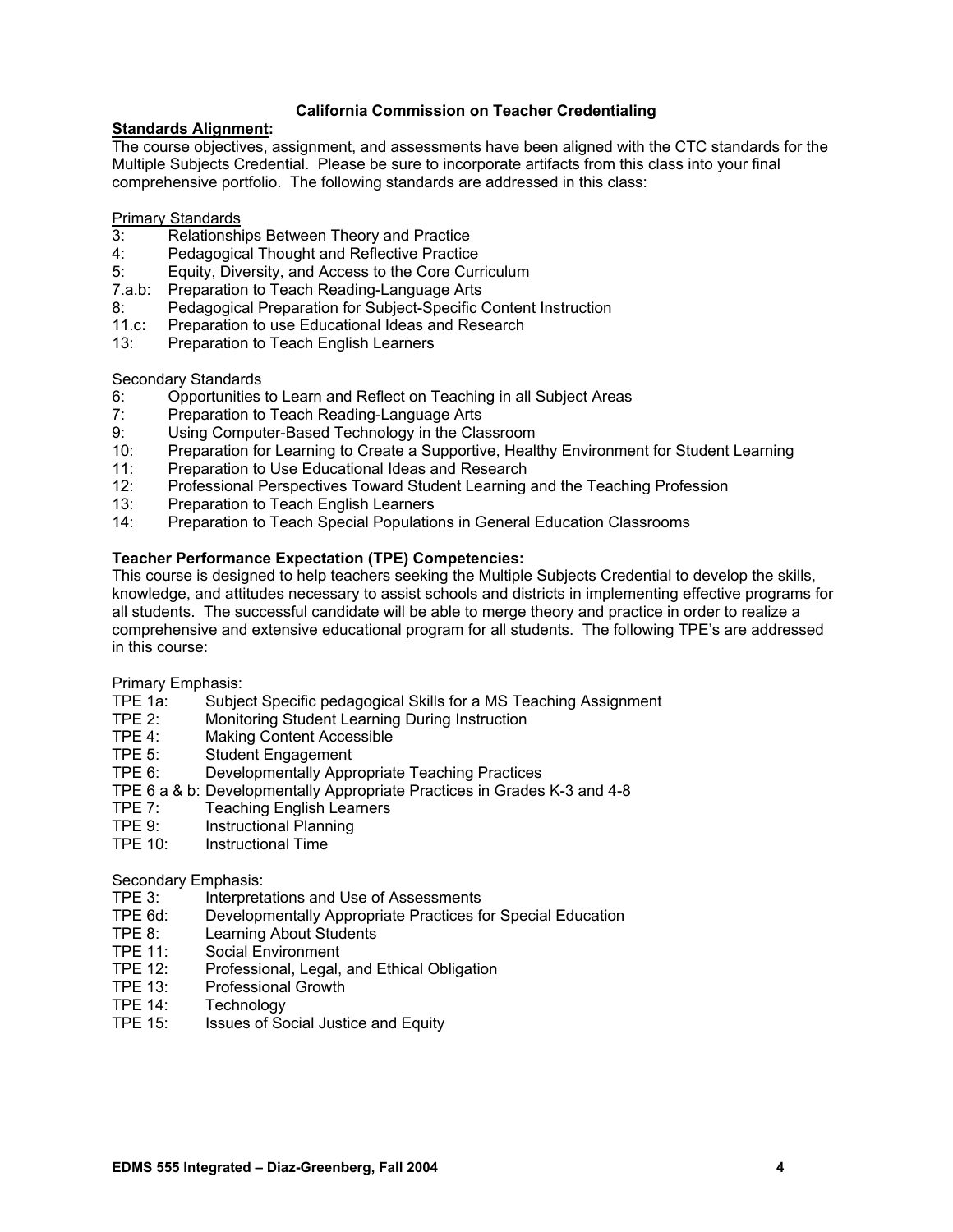*Reading Response Journal* 10% *10% (TPEs addressed through this assignment are: 1a, 2, 3, 4, 5, 6, 6a, 6b, 6d, 7, 8, 9, 10, 11, 12)* 

*Detailed instructions for some course assignments will also be handed out in class.* 

The assigned readings provide an important foundation for your increasing understanding of how to effectively teach English Language Learners. To aid you in remembering the readings, and assist you with meaningful class participation, you are asked to respond to each reading assignment by coming to class with an entry in an index card summarizing key points from the assigned reading for that day. Response journals will be checked randomly and may be collected at the professor's discretion. Please

- structure each card as follows: (1) reading identification (T:8, for example),
	- (2) outline of key points from the reading (you may include graphics),
	- (3) a paragraph towards the bottom that connects the reading to your perspectives/ experience,
	- (4) If you want to, please add one question that the reading assignment has prompted you to ask.

# **CLAD Competencies** supported by this course:

# **Part 2: Methodology of Bilingual, English Language Development, and Content Instruction**

# **I. Theories and Methods of Bilingual Education**

- A. Foundations
- B. Organizational models: What works for whom?
- C. Instructional strategies

# **II. Theories and Methods for Instruction In and Through English**

- A. Teacher delivery for both English and language development and content instruction
- B. Approaches with a focus on English language development<br>C. Approaches with a focus on content area instruction (SDAIE
- Approaches with a focus on content area instruction (SDAIE)
- D. Working with paraprofessionals

# **III. Language and Content Area Assessment**

- A. Purpose
- B. Methods
- C. State mandates
- D. Limitations of assessment<br>E. Technical concents
- Technical concepts

The Standards, Teacher Performance Expectations and CLAD Competencies identified above are addressed in EDMS 555 through class discussions, activities, oral/visual presentations, and written assignments.

# **ASSIGNMENTS**

| <b>Attendance &amp; Participation</b>            | 10 points       |
|--------------------------------------------------|-----------------|
| <b>Reading responses</b>                         | 10 points       |
| <b>Internet /ELD Standards</b>                   | 10 points       |
| <b>ELD or SDAIE Observation &amp; Assessment</b> | 10 points       |
| <b>Integrated Thematic CALLA Unit</b>            | 50 points total |
| <b>Multicultural Book /Resources</b>             | (10 points)     |
| <b>Written CALLA Unit Plan</b>                   | (30 points)     |
| <b>Group Presentation of CALLA Unit</b>          | $(10$ points)   |
| <b>Outcome Assessment</b>                        | 10 points       |
|                                                  |                 |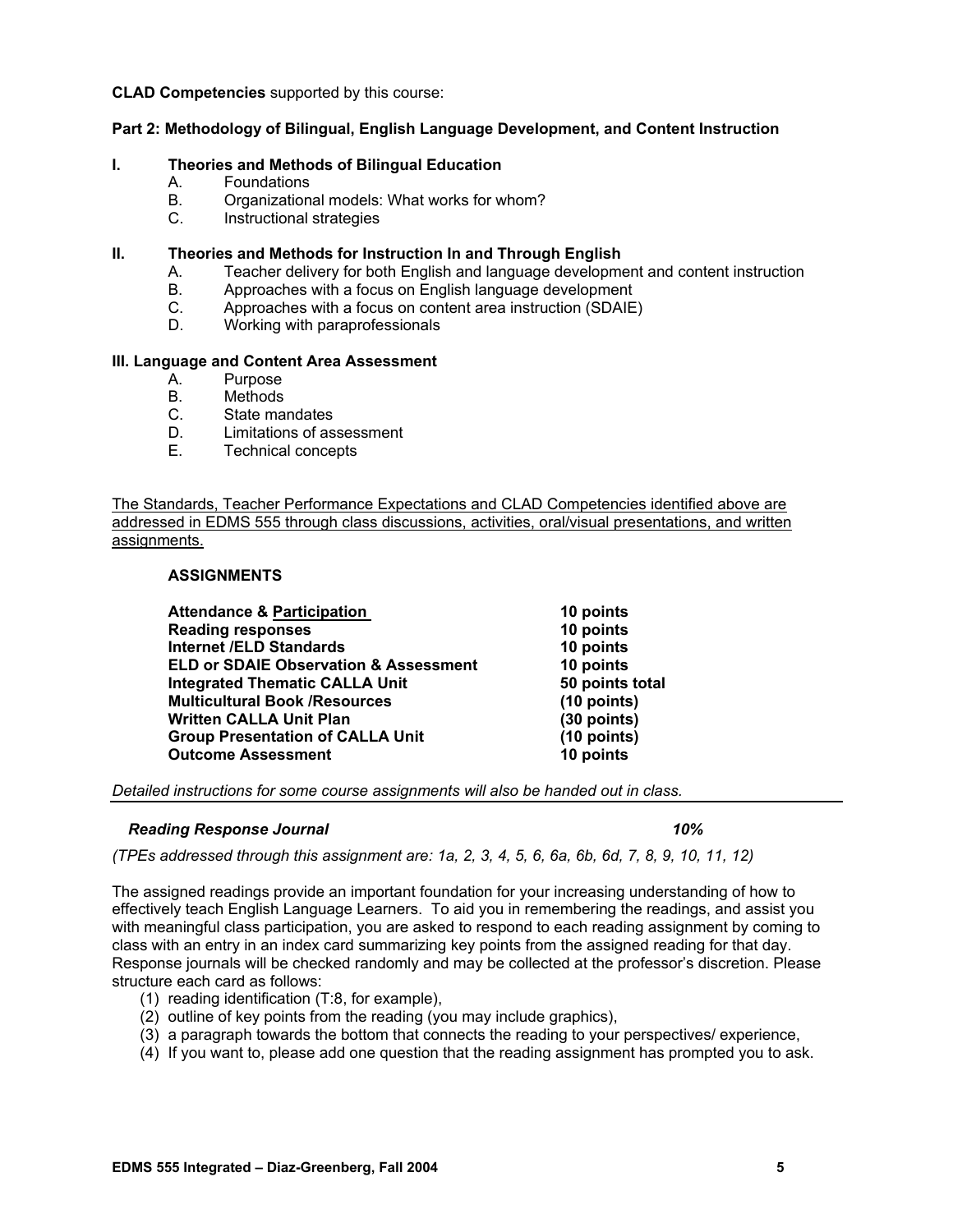**The following assignments will link together and will help you to create a well developed CALLA unit plan:** 

Internet Research Projects ( 5 points each) *10% (TPEs addressed through this assignment are: 1a, 4, 5, 6a, 6b, 9, 14)* 

The Internet provides teachers and their students with vastly increased access to information – yet issues of quality and usefulness must be considered. For this assignment, you will explore several sites dealing with bilingual education and English language learners on the World Wide Web, evaluate them, and find two additional sites that enhance your understanding of key concepts.

Historical Foundations of Bilingual Education Second Language Acquisition Politics of Bilingual Education / Proposition 227 Assessment What you will do for your English learners

### ELD Standards Requirement

For this assignment you will need to search the CDE website and download the ELD standards (Grades 3-5 or 6-8) and print a copy for yourself. Please bring the standards to class. (www.cde.ca.gov) or from WestEd (www.wested.org ) Direct site is (http://www.wested.org/pub/docs/628)

### **ELD / SDAIE Lesson Observation 10 points**

### For this assignment you will observe an ELD or SDAIE lesson. You will complete a check list and collect/document evidence of any instructional modifications made to provide comprehensible academic input for the English learners in the class. As part of your write-up, you are to discuss how (if necessary) you would modify the lesson/activity in light of the information and knowledge gained in the course. Your lesson observation must address TPEs 4 and 5 (see rubric).

### **Multicultural Literature Assignment ( 10 points)**

(TPEs supported through this activity are: 1a, 4, 5, 6a, 6b, 7, 9, 15)

This assignment ties in with the Book Chat and the Oral History Project assignments and will constitute the starting point of your CALLA unit assignment.

With another person, you will have the opportunity to develop a multicultural literature plan that will address appropriate literature selections reflecting multicultural perspectives for students in grades K-2 or 3-6. Choose four powerful children's multicultural selections that should be the center of the curriculum for different times throughout the year. This plan should include an **outline of how the multicultural books will be used throughout the year and across various content areas, as appropriate (an outline or grid of the academic year is suggested),** and a **justification** (an explanatory narrative) of the selections made. At least one of the books must be bilingual (English and another language) with a brief discussion of how "primary language support" will be incorporated into the literature unit. Write **a** detailed reading and writing lesson plan that will clearly delineate how every child will be successful by providing universal access to diverse students (e.g., gifted, English learners, special needs, non-readers, poor).

The format of the multicultural literature assignment should include (See Appendix A):

- 1. Overview: A narrative that discusses the focus of the unit and a brief summary of each book.
- 2. Major Concepts to be addressed
- 3. Grade level and English language proficiency level this unit is appropriate for
- 4. Outline/plan/grid of how the books will be used throughout the year
- 5. Standards covered
- 6. Strategies to be used.
- 7. Primary language support component of the unit plan: describe how the primary language and English language will be used jointly to support student engagement and learning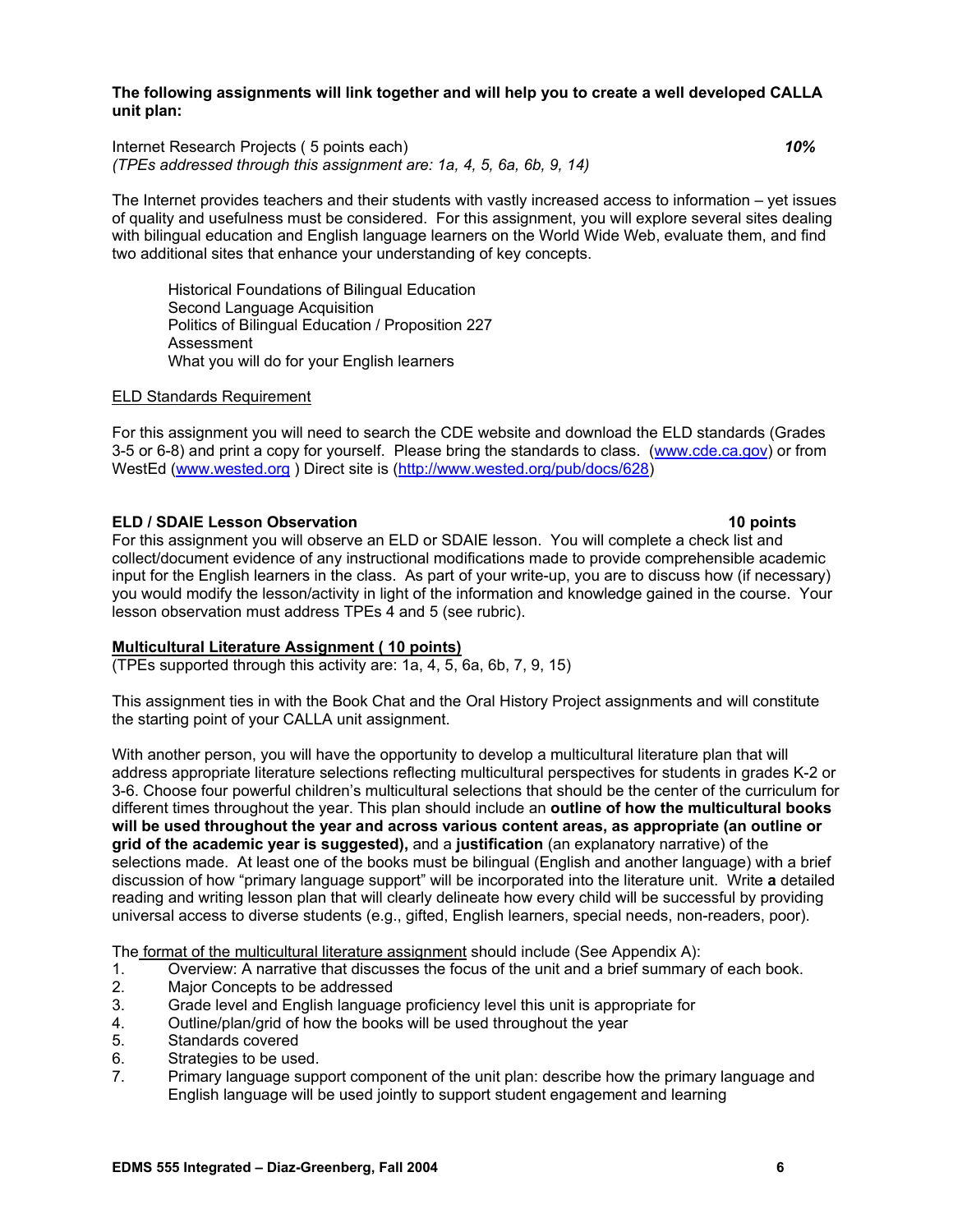### **Poster Sessions (20 minutes each)**

Tables will be set up to provide space for half of the groups to present/display their Multicultural Literature Selection. Other class members will walk around and listen to the discussions on the different books selected.

Note: Dr. Alice Quiocho has developed an excellent website with a bibliography of children's literature and multicultural books that could be a great resource for you (http://www.csusm.edu/Quiocho). Also, the Barahona Center for the Study of Books in Spanish for Children and Adolescents is a wonderful resource right here on campus in the main library.

**Integrated Thematic CALLA Unit Plan (50 points)** - Providing rigorous academic instruction that also facilitates English language acquisition is critical to the academic achievement of English learners. This assignment will provide you with an opportunity to demonstrate ways in which curriculum and instruction, while remaining grade level appropriate, can be modified so that it is comprehensible to English Learners. Parts of this assignment will be done in class and thus collaboration is highly encouraged. You will design a unit of at least three sequential lessons (# of lessons depends on # of persons in your group – a minimum of 1 lesson plan per person is required) that employ CALLA methodology. Lesson plans, should be formulated to meet the needs of English Learners. This project is due the day your group presents your interactive lesson to the class. Here is the basic format for this assignment:

- I. THEMATIC UNIT OVERVIEW: Using the Multicultural Literature assignment as a starting point, you will provide an overview of the following (Template to follow):
- 1. Describe the target students' **grade level(s), language level(s), program placement information.**
- 2. Identify the **major concepts** that you want children to learn in the unit.
- 3. Identify the areas of curriculum **(content)** you will use by citing specific standards (literature, mathematics, science, etc.,) and objectives of the content area. What objectives in the content areas will students have to meet in order to learn the major concepts?

II. SAMPLE LESSON PLANS (See Appendix B): Develop a unit of lessons (1 per person in your group) that will teach the critical concepts in your thematic unit. What are the objectives of your lessons, and how are those tied into the major concepts and objectives (content as well as language) that you have set for the entire unit? Be clear and specific so that someone will be able to take your lessons and replicate them. For each lesson plan, include the following:

- 4. Identify what you will do to get students **into the unit (Preparation & Presentation).** Next, identify what you will do to get students **through the unit (Practice).** Include what you will do to assess that students have learned the major concepts **(Evaluation)** and what students will do **beyond (Expansion)** the unit to extend their understanding**.** Or, use an alternate lesson plan format such as the 5-step plan.
- 5. Identify the **language and, separately, the content objectives objectives**, using the appropriate English Language Development standards. What language will the students use to learn the major concepts? What language objectives are your unit and lessons are targeting? State these clearly.
- 6. Identify the **scaffolding strategies** you have chosen to help students learn the major concepts. Be aware that students must also learn the strategies and be able to make them a part of their learning repertoire. Give **specific reasons** for choosing the scaffolding strategies you are using, that is, how these strategies build scaffolds to learning. Remember that English Only students will usually need only **one** scaffold, whereas English learners may need **more than one scaffold**  depending on their schemata and level of language development in both languages. Use content learned in your other courses or your classroom practice to support your **rationale.**
- 7. Be sure to include an authentic **assessment** in your unit (summative or formative is fine). How will you assess that ELD students have met the objectives of the unit and the lessons? That is, how will students demonstrate understanding and how will you know they have understood? Have you developed a **rubric** and a clear description of what the various degrees of that rubric mean?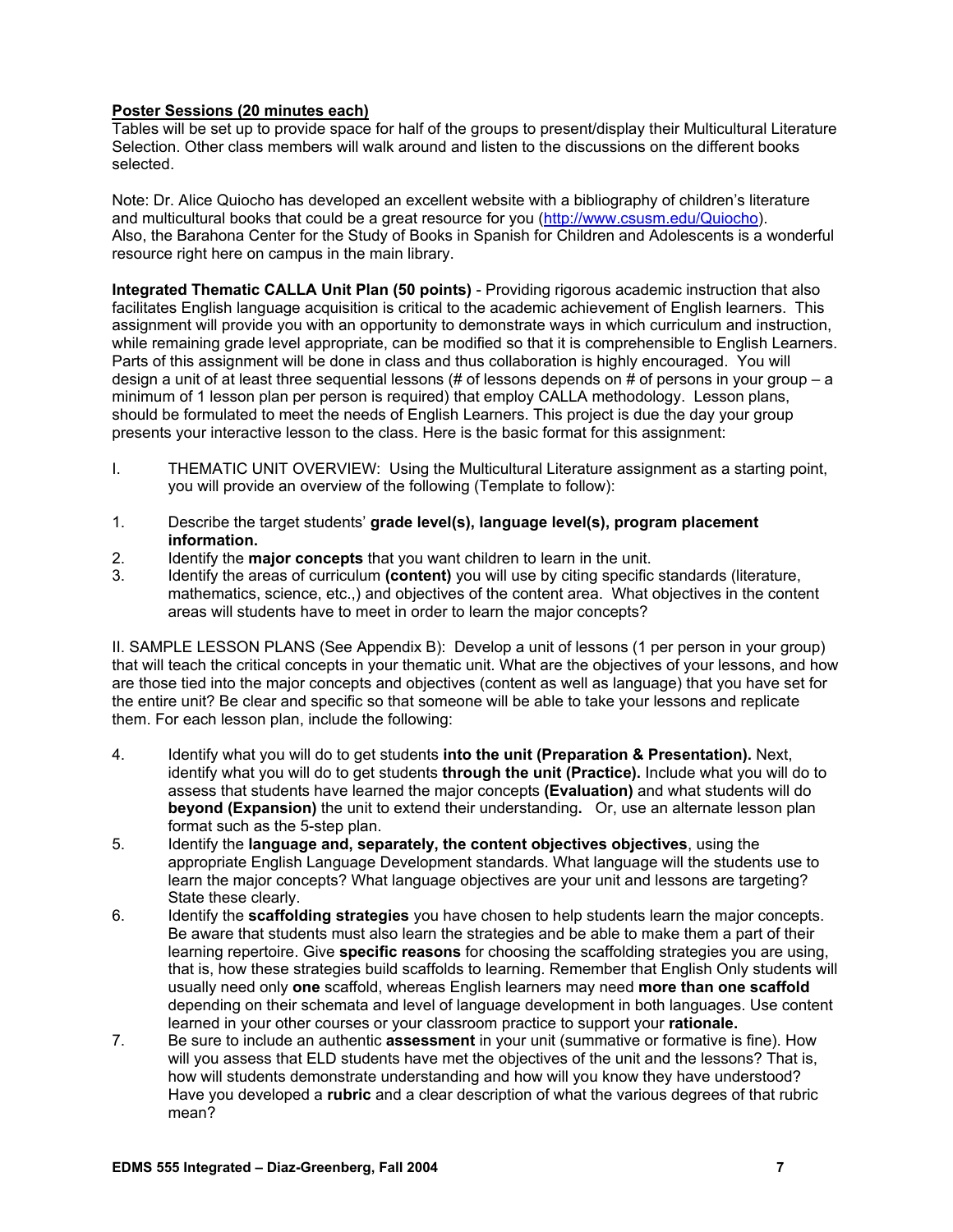### III. APPENDICES:

- 8. Include a **resources list,** a bibliography of all materials used, such as books, art prints, CD's, computer software, videos, etc.
- 9. The unit must also contain a **reflection.** What have you / your group learned from the development of these lessons? If you have had the opportunity to implement any part of your unit, be sure to include reflections on the implementation as well as student samples, if available.

 Your group may do a computer technology project, if that is the medium in which you wish to present your project. Check with me as to the programs you are using. For example, you can provide a videotaped version of one or more lessons in your unit, either with children in schools, or with studentaged neighbors/family acting as your students. Or, the class presentation itself can be videotaped. One person can do this – videotape a lesson or the presentation -- instead of writing a lesson plan and participating otherwise in the presentation. The person opting to do this in your group needs to obtain waivers from all students being filmed (see me for waiver form), and be responsible for any editing using e.g., movie in the lab, if necessary, and providing me with a copy of the film. Video cameras are available for checkout in the media library.

The following are questions that will help you plan the unit, and also complete the reflective section of the unit:

♦ Does each lesson take into consideration the various English proficiency levels of language minority students?

♦ Are the objectives conceptually clear and tied to your instructional and learning strategies?

♦ Does instruction in each lesson use visuals, manipulative, realia, drama and scaffolding techniques that would facilitate understanding?

- ♦ Do the learning strategies incorporate group collaboration, cooperative learning activities, peer assistance, or other work group techniques?
- ♦ Is the content or subject matter in the lesson challenging and not watered down?
- Does the lesson incorporate the culture, lived experiences, and if possible, the language of the students?
- ♦ How are the parents and community integrated into the unit?
- How does the lesson try to incorporate the 7 Intelligences and/or multiple modalities?
- Does your assessment directly measure your objectives in a conceptually clear manner?

**Group Presentation of CALLA Unit** . For the purpose of this presentation, the class will become your students so be sure to let them know what grade level and other characteristics they have for the duration of the lesson (e.g., native language, length of time in the country). Be sure that all members have a role during the lesson, and that the lesson is interactive. This means that the class (your "students") needs to actively participate in your presentation. You will have approximately one-half hour (this includes time for questions and comments). If any group member has had the opportunity to implement the unit, you may discuss the process and outcomes. Presentations will be done during Week 8.

# **Grading Rubric:**

### **"A" Students**

- 1. Demonstrate serious commitment to their learning, making full use of the learning opportunities available and searching out the implications of their learning for future use.
- 2. Complete all assignments thoroughly and thoughtfully, receiving 3.5-4.0 average on all assignments.
- 3. Make insightful connections between all assignments and their developing overall understanding of social studies concepts; they continually question and examine assumptions in a genuine spirit of inquiry.
- 4. Students show high level achievement of course goals.

### **"B" Students**

- 1. Simply comply with the course requirements and expectations.
- 2. Complete all assignments, usually thoroughly and thoughtfully, receiving 2.7 -3.4 average on all assignments.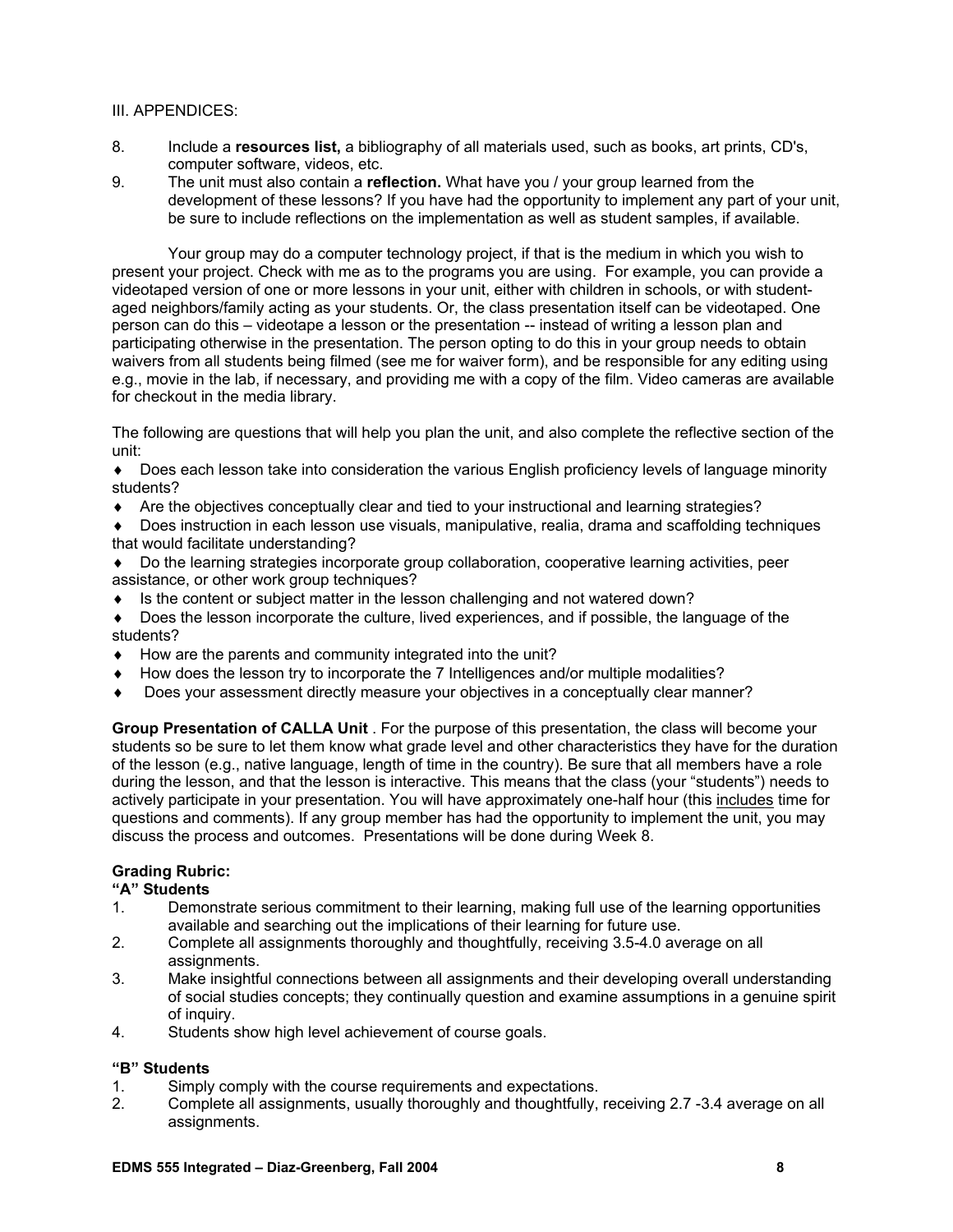- 3. Usually connect assignments to their developing overall understanding of social studies concepts; may be satisfied with accepting their learning as it is received without deeply examining assumptions or seeking a higher level of understanding of the implications.
- 4. Students show reasonable achievement of course goals.

### **"C" Students**

1. Demonstrate an inconsistent level of compliance to course requirements and expectations.

- 2. Complete all assignments with limited thoroughness and thoughtfulness, receiving 1.7-2.6 average on all assignments.
- 3. Make limited connections between assignments and their developing overall understanding of social studies concepts; may not be open to examining assumptions or implications and may actually dismiss the importance of the understanding of social studies concepts.
- 4. Attempt, but show limited progress in achieving course goals.

### **"D/F" Students**

Fail to meet the minimum requirements of a C. The specific grade will be determined based on a rate of assignment completion, attendance, etc.

### **NOTES**

Students must meet the attendance requirements for the grade described. Attendance is a prerequisite for earning a particular grade: One absence =A, two absences = B, three absences= C.

# California State University San Marcos COLLEGE OF EDUCATION

### **Mission Statement**

The mission of the College of Education Community is to collaboratively transform public education by preparing thoughtful educators and advancing professional practices. We are committed to diversity, educational equity, and social justice, exemplified through reflective teaching, life-long learning, innovative research, and ongoing service. Our practices demonstrate a commitment to student centered education, diversity, collaboration, professionalism, and shared governance.

*(adopted by COE Governance Community October, 1997)*

### **Attendance Policy**

Due to the dynamic and interactive nature of courses in the College of Education, all students are expected to attend all classes and participate actively. At a minimum, students must attend more than 80% of class time, or s/he **may not receive a passing grade** for the course at the discretion of the instructor. Individual instructors may adopt more stringent attendance requirements. Should the student have extenuating circumstances, s/he should contact the instructor as soon as possible. *(Approved: 12/19/97)* 

### **CLAD Infusion**

In 1992, the College of Education voted to infuse Cross-cultural, Language and Academic Development (CLAD) competencies across the curriculum. The CLAD competencies are attached to the syllabus and the competencies covered in this course are highlighted.

### **Disabled Student Services Office**

Students with disabilities requiring reasonable accommodations must be approved for services through the Disabled Student Services Office (DSS) in Craven Hall 5205 at (760) 750-4905 or TTY (760) 750-4909. Eligible students may contact John Segoria during his office hours or in a more private setting in order to ensure confidentiality.

### **Statement on Plagiarism**

Any evidence of cheating or plagiarism (defined as presenting the words or ideas of others as your own) will result in a failing grade for that assignment and a letter regarding the incident to be placed in your file in the Dean of Student's Office. Please read "Academic Honesty" in Academic Regulations and CSUSM Policies (found in your catalog or student handbook) and see me if you have any more questions about what constitutes plagiarism or cheating. Note that on written assignments exact quotes must be placed in quotation marks. All quoted and paraphrased work must be cited in the text.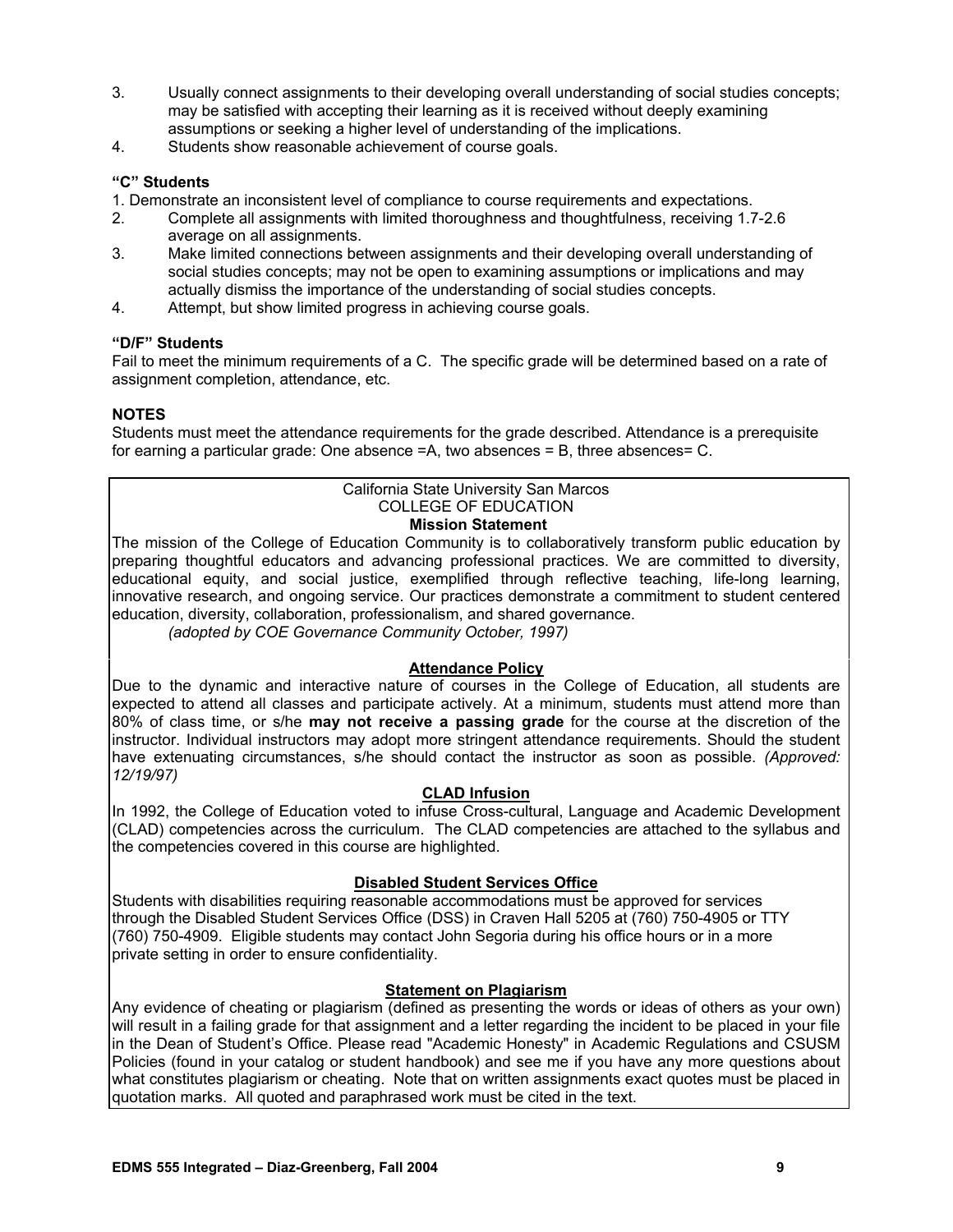| <b>Lesson Observation - Scoring Rubric</b>             |                                                                                                                                                                                                                                  |                                                                                                                                                                                                                                                                                                                                     |                                                                                                                                                                                                                                                                                                                                           |                                                                                                                                                                                                                                                                                                                |
|--------------------------------------------------------|----------------------------------------------------------------------------------------------------------------------------------------------------------------------------------------------------------------------------------|-------------------------------------------------------------------------------------------------------------------------------------------------------------------------------------------------------------------------------------------------------------------------------------------------------------------------------------|-------------------------------------------------------------------------------------------------------------------------------------------------------------------------------------------------------------------------------------------------------------------------------------------------------------------------------------------|----------------------------------------------------------------------------------------------------------------------------------------------------------------------------------------------------------------------------------------------------------------------------------------------------------------|
| <b>Criteria</b>                                        | <b>Developing</b>                                                                                                                                                                                                                | <b>Nearly</b><br><b>Meets</b>                                                                                                                                                                                                                                                                                                       | <b>Meets</b>                                                                                                                                                                                                                                                                                                                              | <b>Exceeds</b>                                                                                                                                                                                                                                                                                                 |
| TPE-4<br><b>Making</b><br>Content<br><b>Accessible</b> | Teacher candidate<br>is unable to<br>determine if lesson<br>observed is<br>consistent with<br>pedagogical<br>theories, principles,<br>and instructional<br>practices for<br>making content<br>accessible to<br>English learners. | Candidates can partially<br>determine if lesson<br>observed is consistent<br>with pedagogical<br>theories, principles, and<br>instructional practices<br>for making content<br>accessible to English<br>learners.                                                                                                                   | Candidates are able to<br>determine if lesson<br>observed makes content<br>accessible to students<br>with different levels of<br>proficiency in English<br>and primary language.                                                                                                                                                          | Candidates can apply<br>pedagogical theories,<br>principles, and<br>instructional practices for<br>making content<br>accessible to all English<br>learners by offering<br>appropriate suggestions.                                                                                                             |
| TPE-5<br><b>Student</b><br><b>Engagement</b>           | Candidates of<br>English learners<br>are unaware if<br>lesson observed<br>engages students<br>or is appropriate for<br>the levels of<br>English proficiency<br>and primary<br>language.                                          | Candidates of English<br>learners are not always<br>certain if lesson<br>observed clearly<br>communicates<br>objectives, ensures<br>understanding, monitors<br>progress, adjusts<br>instruction according to<br>levels of English<br>proficiency and primary<br>language, and<br>incorporates community<br>resources appropriately. | <b>Candidates of English</b><br>learners are able to<br>determine if lesson<br>observed clearly<br>communicates<br>objectives, ensures<br>understanding, monitors<br>progress, adjusts<br>instruction according to<br>levels of English<br>proficiency and primary<br>language, and<br>incorporates community<br>resources appropriately. | Teachers candidates can<br>confirm that the lesson<br>observed engages ALL<br>English learners in the<br>academic program; and<br>students know objectives,<br>understand key concepts,<br>are aware of their<br>progress, and their home<br>language and culture are<br>part of the classroom<br>environment. |

|                                                        |                                                                                                                                                                            | <b>Multicultural Resources / Lessons - Scoring Rubric</b>                                                                                                                                                                                                                                                      |                                                                                                                                                                                                                                                                                                                                                              |                                                                                                                                                                                                                                                                                                                           |
|--------------------------------------------------------|----------------------------------------------------------------------------------------------------------------------------------------------------------------------------|----------------------------------------------------------------------------------------------------------------------------------------------------------------------------------------------------------------------------------------------------------------------------------------------------------------|--------------------------------------------------------------------------------------------------------------------------------------------------------------------------------------------------------------------------------------------------------------------------------------------------------------------------------------------------------------|---------------------------------------------------------------------------------------------------------------------------------------------------------------------------------------------------------------------------------------------------------------------------------------------------------------------------|
| <b>Criteria</b>                                        | <b>Developing</b>                                                                                                                                                          | <b>Nearly</b><br><b>Meets</b>                                                                                                                                                                                                                                                                                  | <b>Meets</b>                                                                                                                                                                                                                                                                                                                                                 | <b>Exceeds</b>                                                                                                                                                                                                                                                                                                            |
| TPE-4<br><b>Making</b><br>Content<br><b>Accessible</b> | Candidates use<br>mostly traditional<br>instructional<br>practices that<br>deny access to<br>the content to<br>non-readers and<br>English learners.                        | Candidates use some<br>instructional practices to<br>make multicultural<br>literature books<br>accessible, but few non-<br>readers and English<br>learners have access to<br>content.                                                                                                                          | Candidates use a variety<br>of instructional practices<br>to make multicultural<br>literature selections<br>accessible to diverse<br>students.                                                                                                                                                                                                               | All students have access to<br>the content of multicultural<br>literature books, including<br>non-readers and students<br>with varying levels of<br>English proficiency                                                                                                                                                   |
| TPE-7<br><b>Teaching</b><br><b>English</b><br>Learners | Multicultural<br>literature books<br>are not authentic.<br>do not reflect the<br>diversity in<br>schools, and the<br>primary language<br>of students is not<br>considered. | Candidates select some<br>authentic multicultural<br>books, primary language<br>is not included or not<br>well translated, reading<br>and writing activities are<br>inappropriate for levels<br>of proficiency in English<br>and primary language,<br>and assessments are<br>non-existent or<br>inappropriate. | Candidates select<br>authentic multicultural<br>literature books that<br>reflect diversity of the<br>classroom, to include<br>the primary language of<br>English learners,<br>develop reading and<br>writing instructional<br>activities appropriate for<br>levels of proficiency in<br>English and primary<br>language, and create<br>relevant assessments. | Teaching candidates include<br>justification for the selection<br>and purpose of each book,<br>taking into account the<br>varying learning and social<br>needs of individual students<br>or groups in their own<br>classroom. Writing and<br>reading activities meet the<br>academic and social needs<br>of all students. |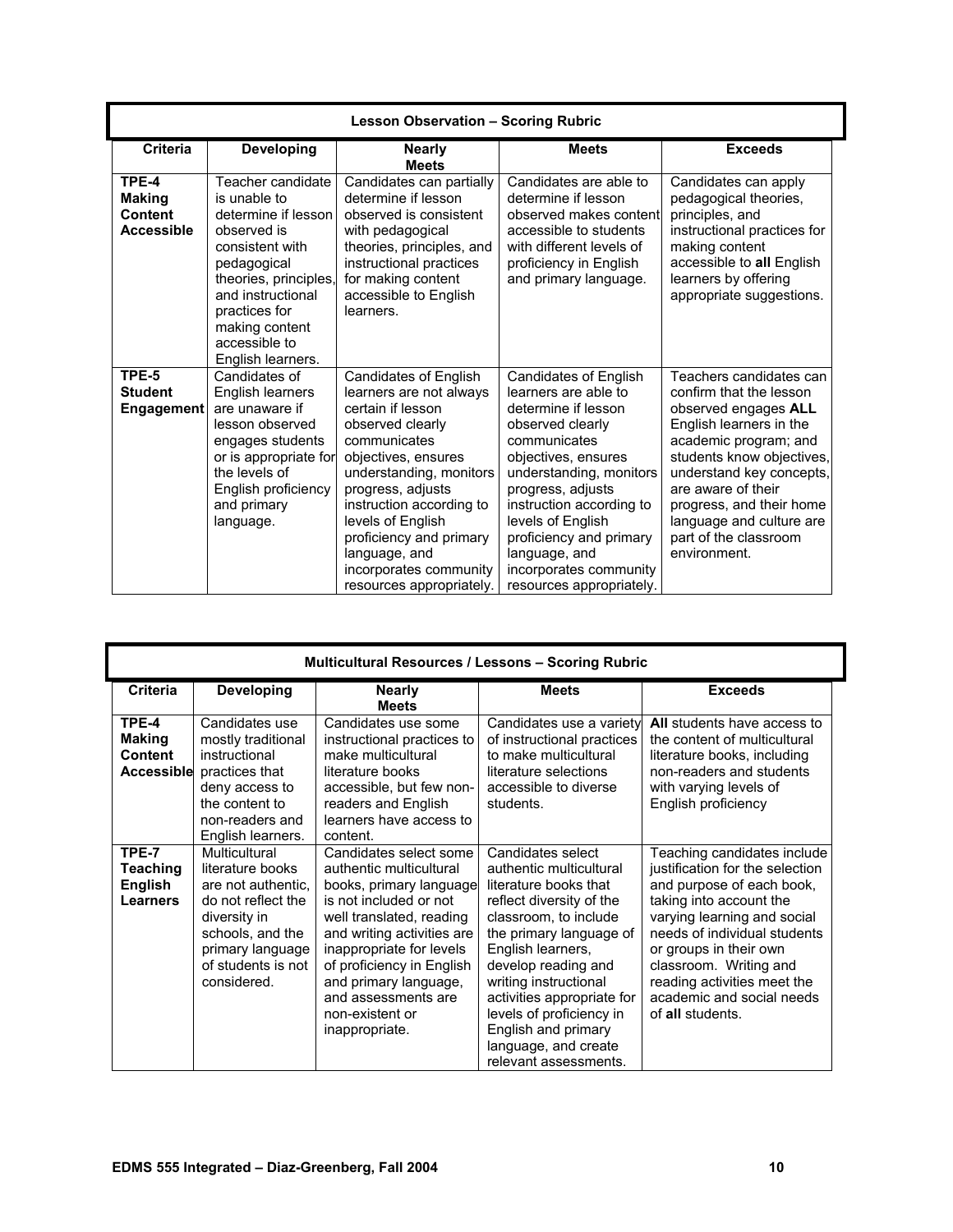| Criteria                                               | <b>Developing</b>                                                                                                                                                                                                                                                                         | CALLA UNII Plan/Plesentation – Scoring Rubric                                                                                                                                                                                         | <b>Meets</b>                                                                                                                                                                                                                                                | <b>Exceeds</b>                                                                                                                                                                                                                            |
|--------------------------------------------------------|-------------------------------------------------------------------------------------------------------------------------------------------------------------------------------------------------------------------------------------------------------------------------------------------|---------------------------------------------------------------------------------------------------------------------------------------------------------------------------------------------------------------------------------------|-------------------------------------------------------------------------------------------------------------------------------------------------------------------------------------------------------------------------------------------------------------|-------------------------------------------------------------------------------------------------------------------------------------------------------------------------------------------------------------------------------------------|
|                                                        |                                                                                                                                                                                                                                                                                           | <b>Nearly</b><br><b>Meets</b>                                                                                                                                                                                                         |                                                                                                                                                                                                                                                             |                                                                                                                                                                                                                                           |
| TPE-1<br><b>Specific</b><br>pedagogical<br>skills for  | Candidates use very<br>traditional and limited<br>(e.g., lecture only)<br>pedagogical skills for                                                                                                                                                                                          | Candidates use some<br>specific pedagogical<br>skills for subject<br>matter instruction, but                                                                                                                                          | Candidates use a<br>variety of specific<br>pedagogical skills for<br>subject matter                                                                                                                                                                         | The specific pedagogical<br>skills for subject matter<br>instruction will<br>incorporate the level of                                                                                                                                     |
| subject<br>matter<br>instruction                       | subject matter<br>instruction that prevent<br>understanding of<br>information to English<br>learners                                                                                                                                                                                      | many English learners<br>do not have access to<br>the content.                                                                                                                                                                        | instruction to English<br>learners.                                                                                                                                                                                                                         | proficiency in English<br>and the primary<br>language.                                                                                                                                                                                    |
| TPE-3<br>Interpretation<br>and use of<br>assessments   | Candidates understand<br>and use primarily<br>traditional assessments<br>strategies with English<br>learners.                                                                                                                                                                             | Candidates<br>understand and use<br>some informal and<br>formal assessments to<br>determine progress<br>and plan instruction<br>for English learners.                                                                                 | Candidates<br>understand and use<br>a variety of informal<br>and formal<br>assessments to<br>determine progress<br>and plan instruction<br>for English learners.                                                                                            | Assessments will also<br>incorporate English<br>learners' levels of<br>proficiency in English<br>and the primary<br>language to develop and<br>modify instruction<br>accordingly.                                                         |
| TPE-4<br><b>Making</b><br>content<br>accessible        | Candidates use mostly<br>traditional instructional<br>practices that do not<br>provide English learners<br>access to content.                                                                                                                                                             | Candidates use some<br>instructional practices,<br>but few English<br>learners have access<br>to content.                                                                                                                             | Candidates use a<br>variety of<br>instructional<br>practices to make<br>content accessible<br>to English learners.                                                                                                                                          | All students have access<br>to content, including non-<br>readers and students<br>with varying levels of<br>English proficiency.                                                                                                          |
| TPE-5<br><b>Student</b><br>Engagement                  | Candidates are mostly<br>concerned about<br>covering content to<br>English-only speakers,<br>makes little effort to<br>communicate objectives<br>to EL, understanding is<br>unlikely, instruction does<br>not consider student<br>level of English<br>proficiency and primary<br>language | <b>Candidates of English</b><br>learners communicate<br>some objectives<br>clearly, understanding<br>is partial, progress is<br>undetermined.<br>instruction is<br>sometimes adjusted,<br>and community<br>resources are<br>untapped. | Candidates of<br>English learners<br>clearly communicate<br>objectives, ensure<br>understanding,<br>monitors progress,<br>adjust instruction<br>according to level of<br>English proficiency<br>and primary<br>language, and use<br>community<br>resources. | All students are engaged<br>in the academic<br>program, know<br>objectives of lessons,<br>understand key<br>concepts, are aware of<br>their progress, and their<br>home language and<br>culture are part of the<br>classroom environment. |
| TPE-7<br><b>Teaching</b><br><b>English</b><br>learners | Candidates know and<br>can apply few of the<br>pedagogical theories,<br>principles, and<br>instructional practices<br>for English learners.<br>English learners do not<br>comprehend key<br>academic concepts and<br>ideas.                                                               | Candidates know<br>many pedagogical<br>theories, principles,<br>and instructional<br>practices for English<br>learners, but cannot<br>apply them in a<br>comprehensive<br>manner.                                                     | Candidates know<br>and can apply<br>pedagogical<br>theories, principles,<br>and instructional<br>practices for<br>comprehensive<br>instruction of English<br>learners.                                                                                      | Candidates know and<br>can apply pedagogical<br>theories, principles, and<br>instructional practices for<br>comprehensive<br>instruction of <b>ALL</b><br>English learners.                                                               |

| <b>CALLA Unit Plan/Presentation - Scoring Rubric</b> |  |  |
|------------------------------------------------------|--|--|
|------------------------------------------------------|--|--|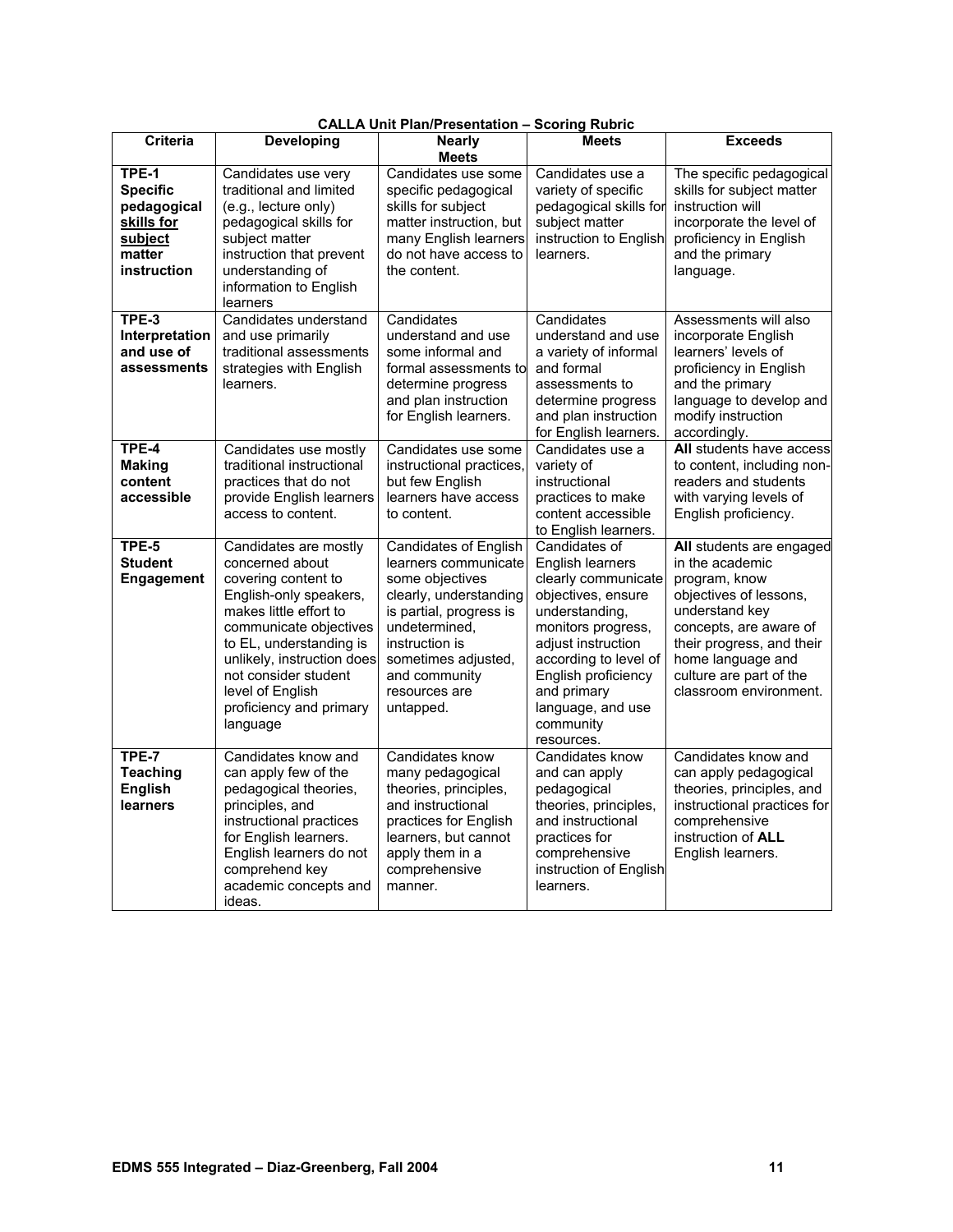# **MULTICULTURAL CALLA MINI UNIT TEMPLATE (Appendix A)**

Dr. Rosario Díaz-Greenberg

**TITLE:** 

# **Grade Level: Elementary**

### **Language Level:**

# **Placement: Informal Assessment/CELDT**

| <b>Major Concepts:</b>                                     |  |  |
|------------------------------------------------------------|--|--|
| 1.                                                         |  |  |
| 2.                                                         |  |  |
| <b>Rationale:</b>                                          |  |  |
| <b>Literature Objectives:</b>                              |  |  |
|                                                            |  |  |
| <b>Language Objectives:</b>                                |  |  |
|                                                            |  |  |
| <b>BOOKS:</b>                                              |  |  |
| 1<br>$\bullet$                                             |  |  |
| $\boldsymbol{2}$<br>$\bullet$<br>$\mathbf{3}$<br>$\bullet$ |  |  |
| <b>Learning Strategies:</b>                                |  |  |
| Metacognitive:                                             |  |  |
| Cognitive:                                                 |  |  |
| <b>Social Affective</b>                                    |  |  |
| <b>STANDARDS</b>                                           |  |  |

**Brief overview of books/time of the year to be used/connections between books**